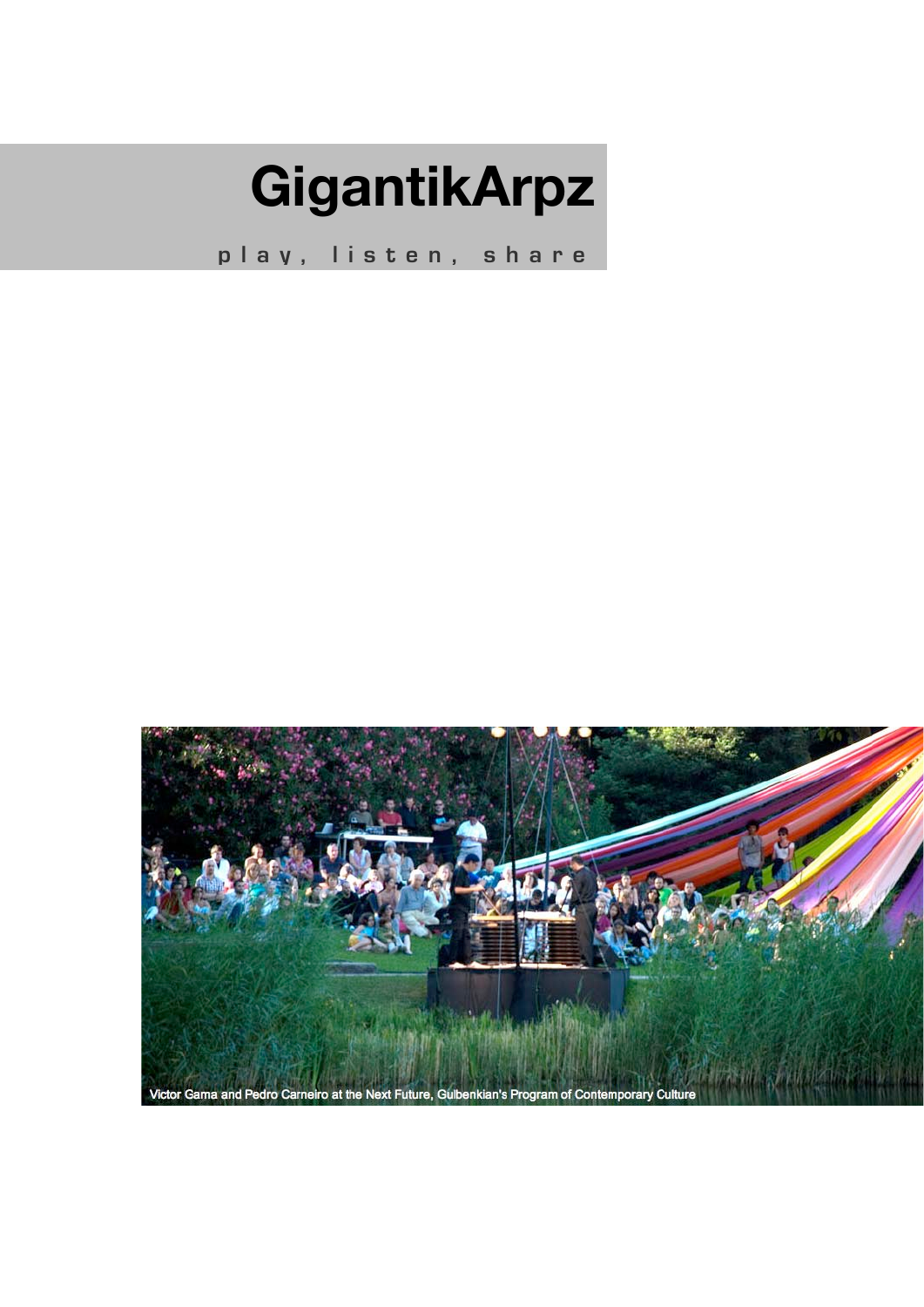

## **INSTALLATION/PERFORMANCE**

The GigantikArpz is an installation and performance built with steel piano strings that can have from 20 to 160 meters in length. Hitting these particular strings produces a build up of bounced sounds and harmonics with natural reverb and echo effects. This unique performance probably reveals one of the biggest instruments in the world and has

been installed and performed over the lake of the Serralves Foundation, on the dunes of a coastal park at the Earagail Arts Festival in Ireland, over the Gulbenkian Foundation's lake in the centre of Lisbon, and in the Azores Islands. The GigantikArpz can be played by the visiting public and workshops can be offered.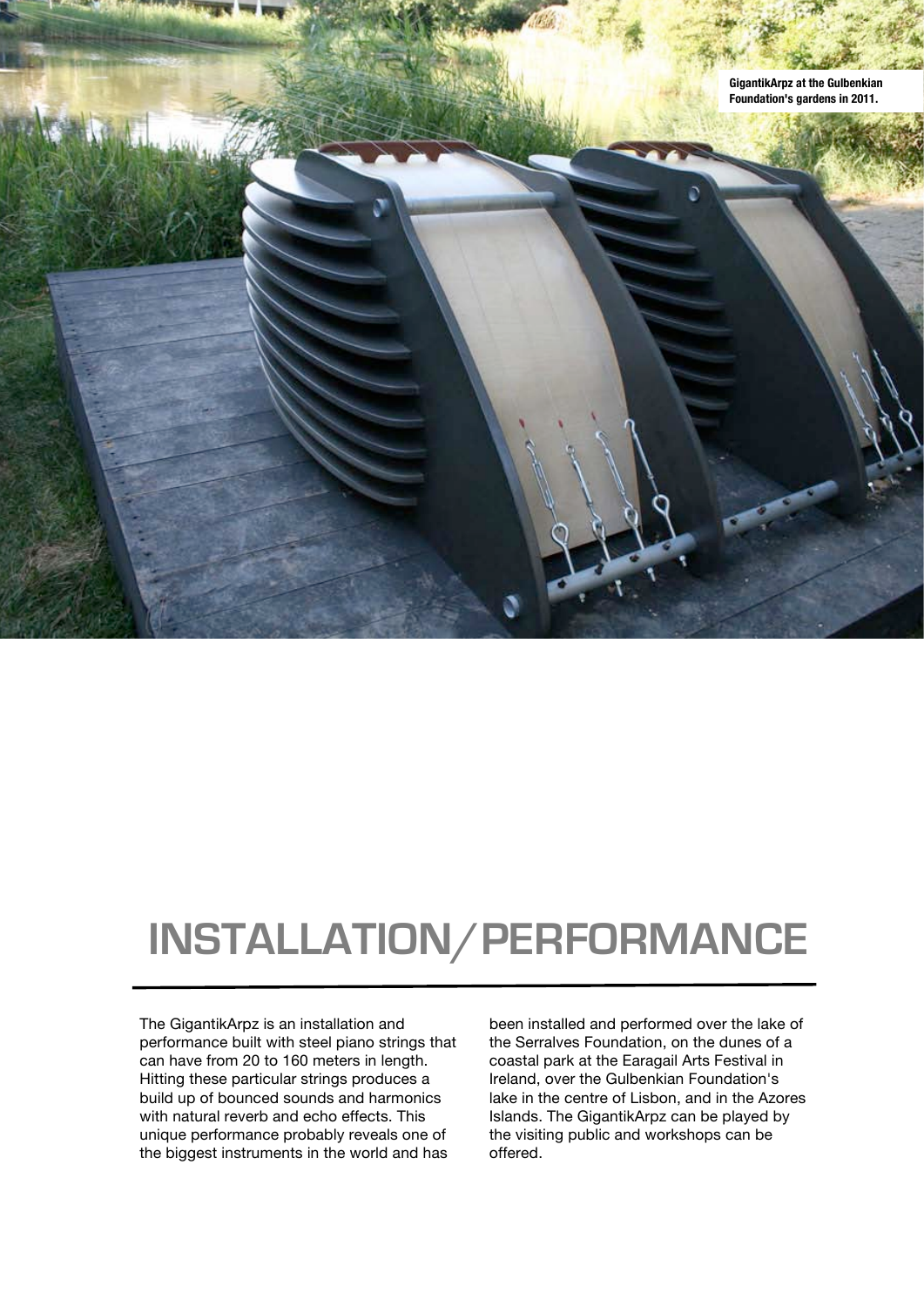

## **AQUARIUM MATERIALIS**

**A piece for GigantikArpz and electronics written by Victor Gama and Pedro Carneiro for the Next Future Festival of Contemporary Arts and Culture in 2011.**



Aquarium Materialis is performed in two movements, one during the day and another at night. In recent years they've performed at the Earagail Arts Festival in Ireland, the Serralves Foundation's Serralves em Festa in Porto, and other major open air venues.